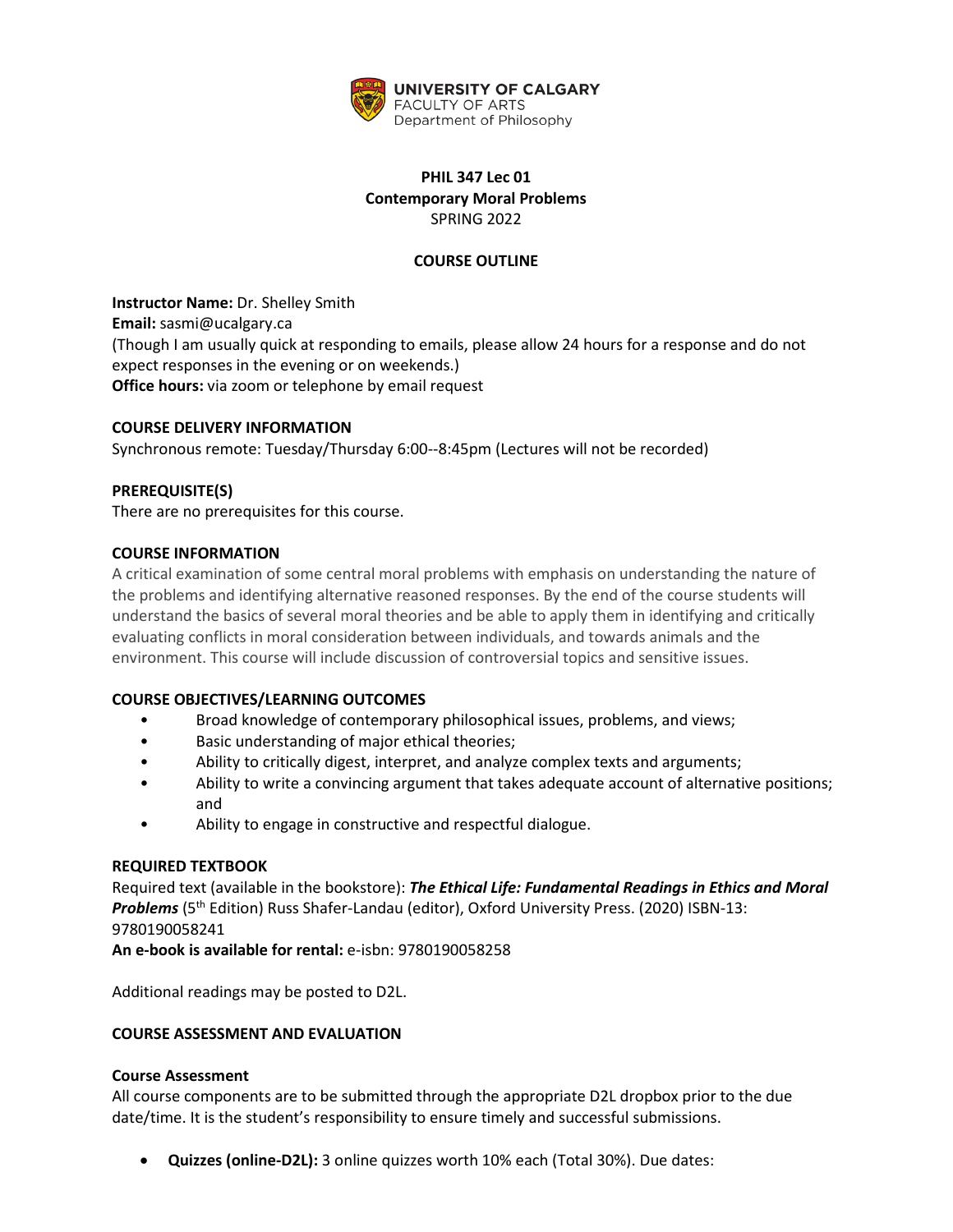- Quiz #1: Sunday, May 15th at 11:30pm
- Quiz #2: Sunday, May 22nd at 11:30pm
- Quiz #3: Sunday, May 29th at 11:30pm
- **Take-home midterm test worth 30%:** questions available online via D2L assignment dropbox Friday, May 27th at 8am and due Monday, May 30th at 11:30pm
- **Critical essay worth 40%:** due via D2L assignment dropbox Friday, June 17th at 11:30pm

There will not be a final exam for this course.

A passing grade on any particular component of the course is NOT essential for passing this course as a whole.

**Late submissions will be accepted with appropriate documentation and prior arrangement with the instructor**. I know that we remain in trying times, and I will work with you as circumstances require, but you must contact me **prior to** due dates to agree an extension.

If no arrangements are agreed prior to the due date, a late penalty of 1/3 letter grade a day will apply (i.e. an 'A' assignment a day late will be given an 'A-', two days late a 'B+', etc.) to a maximum of 5 days late. No assignments will be accepted (or graded) later than 5 days late.

# **ATTENDANCE**

Attendance is important to success in this class. It is always a good idea to have peer group support – get to know a couple of your peers. If you miss a class, it is your responsibility to review the course materials missed (textbook readings, powerpoint notes, videos) and obtain class notes from a peer. Spring semester courses are condensed - significant material is covered every class. The instructor will not summarize lectures for you via email or Zoom.

# **Quizzes (30%)**

The 3 quizzes (10% each) will cover readings and lecture material covering moral theories. The quizzes are to be written at home at a time most convenient for you, are open-book, timed (maximum 60 minutes), and consist of 25-30 multiple choice questions. Quiz #1 (deontological ethics) is due Sunday, May 15th at 11:30pm, Quiz #2 (consequentialist ethics) is due Sunday, May 22nd at 11:30pm, and Quiz #3 (social contract theory, virtue ethics and care ethics) is due Sunday, May 29th at 11:30pm. Questions will be drawn from all required readings, and lecture material (powerpoint notes and additional videos).

Adhering to due dates is highly recommended as your ability to engage critically with contemporary problems depends on your understanding of moral theory and your ability to apply it to specific questions and issues. The final deadline for completion of all 3 quizzes is Friday, June 10th at 11:30pm. NO quiz submissions will be accepted past that deadline for any reason.

# **Midterm Test (30%)**

The midterm test will be a take-home short essay. You will be required to answer 1 of 3 questions in essay format based on course material covered to date. The questions will be posted to the D2L assignment dropbox Friday, May 27th at 8am and your essay due Monday, May 30th at 11:30pm. For all questions, you will be required to engage with course content, and textbook readings must be cited. Further guidelines will be provided in class and posted to D2L.

# **Critical Essay (40% each)**

The final course assessment comprises a critical essay between 1,000-1,300 words in length (approximately 4-5 pages double-spaced). You will choose a specific issue/conflict from those discussed in class and critically evaluate the issue, defending a clearly stated position with reasonable supporting arguments (and cited where required). Further guidelines will be provided in class and posted to D2L.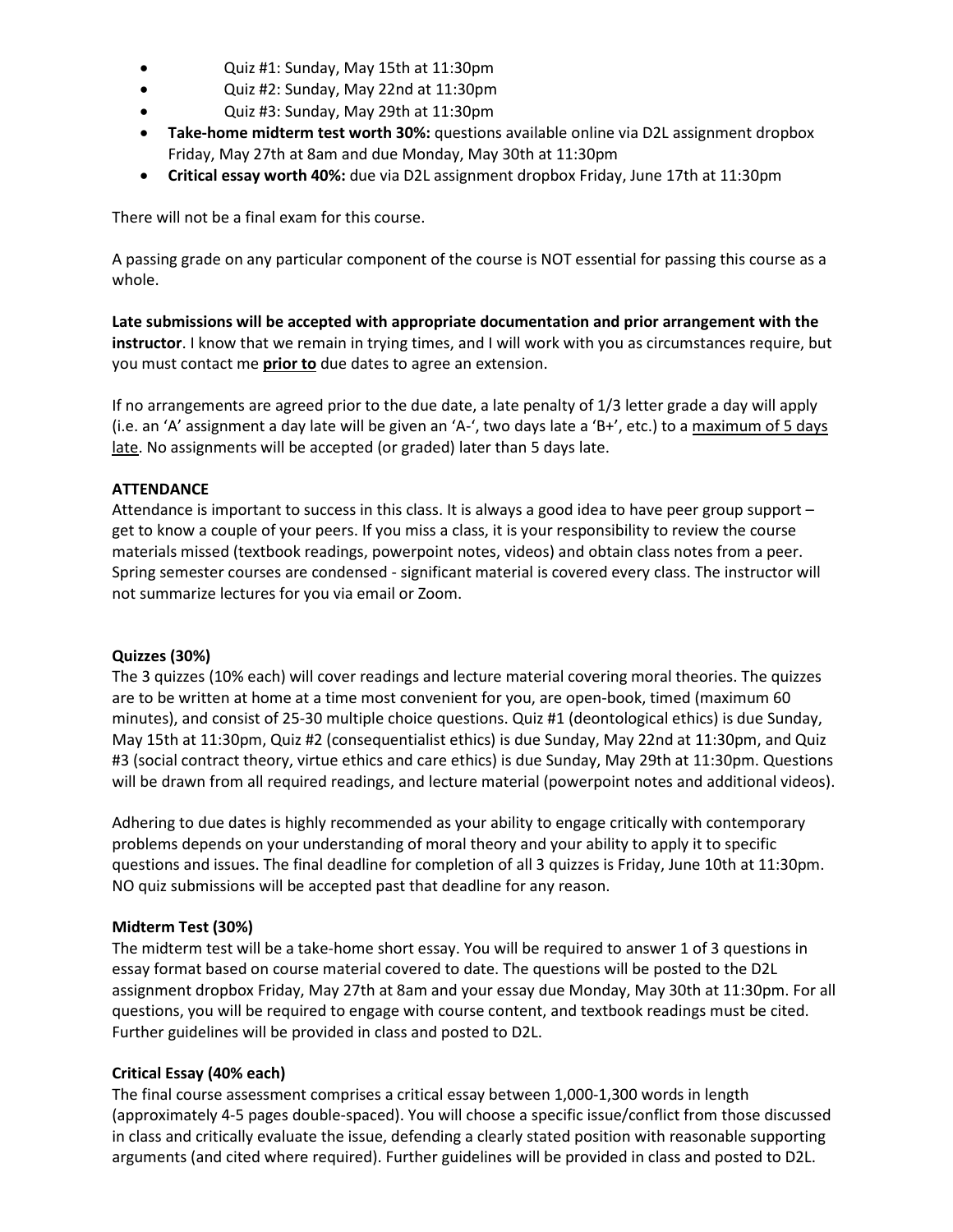### **Letter grades reflect the following standards, as outlined in the UCalgary Academic Calendar:**

A: Excellent – superior performance, showing comprehensive understanding of subject matter.

B: Good – clearly above average performance with knowledge of subject matter generally complete.

C: Satisfactory – basic understanding of the subject matter.

D: Minimal pass – marginal performance; generally insufficient preparation for subsequent course in the same subject.

F: Fail – unsatisfactory performance or failure to meet course requirements.

The quality of writing WILL be a component in grading.

In all written work, proper and complete citations are extremely important. See section below "Academic Misconduct/Honesty".

### **Grading Scale**:

| A+ 96-100   | B+ 80-84.99 | $C+65-69.99$     | $D+50-54.99$ |
|-------------|-------------|------------------|--------------|
| A 90-95.99  | B 75-79.99  | C 60-64.99       | D 45-49.99   |
| A- 85-89.99 | B-70-74.99  | $C - 55 - 59.99$ | $F$ 0-44.99  |

### **IMPORTANT DEPARTMENTAL, FACULTY AND UNIVERSITY INFORMATION**

### **Academic Accommodations**

It is the student's responsibility to request academic accommodations according to the University policies and procedures. The student accommodation policy can be found a[t ucalgary.ca/legal](http://www.ucalgary.ca/legal-services/sites/default/files/teams/1/Policies-Student-Accommodation-Policy.pdf)[services/sites/default/files/teams/1/Policies-Student-Accommodation-Policy.pdf.](http://www.ucalgary.ca/legal-services/sites/default/files/teams/1/Policies-Student-Accommodation-Policy.pdf)

Students needing an Accommodation because of a disability or medical condition should communicate this need to Student Accessibility Services in accordance with the Procedure for Accommodations for Students with Disabilities: [ucalgary.ca/legal-services/sites/default/files/teams/1/Policies-](https://www.ucalgary.ca/legal-services/sites/default/files/teams/1/Policies-Accommodation-for-Students-with-Disabilities-Procedure.pdf)[Accommodation-for-Students-with-Disabilities-Procedure.pdf.](https://www.ucalgary.ca/legal-services/sites/default/files/teams/1/Policies-Accommodation-for-Students-with-Disabilities-Procedure.pdf) Students needing an Accommodation in relation to their coursework or to fulfil requirements for a graduate degree, based on a protected ground other than disability, should communicate this need, preferably in writing, to their instructor.

# **Absence or Missed Course Assessments**

Students who are absent from class assessments (tests, participation activities, or other assignments) should inform their instructors as soon as possible. If the reason provided for the absence is acceptable, instructors may decide that any arrangements made can take forms other than make-up tests or assignments. For example, the weight of a missed grade may be added to another assignment or test.

#### **Student Support and Resources**

Full details and information about the following resources can be found a[t](https://www.ucalgary.ca/current-students/student-services)  [ucalgary.ca/current-students/student-services](https://www.ucalgary.ca/current-students/student-services)

- Wellness and Mental Health Resources
- Student Success Centre
- Student Ombuds Office
- Student Union (SU) Information
- Graduate Students' Association (GSA) Information
- Emergency Evacuation/Assembly Points
- Safewalk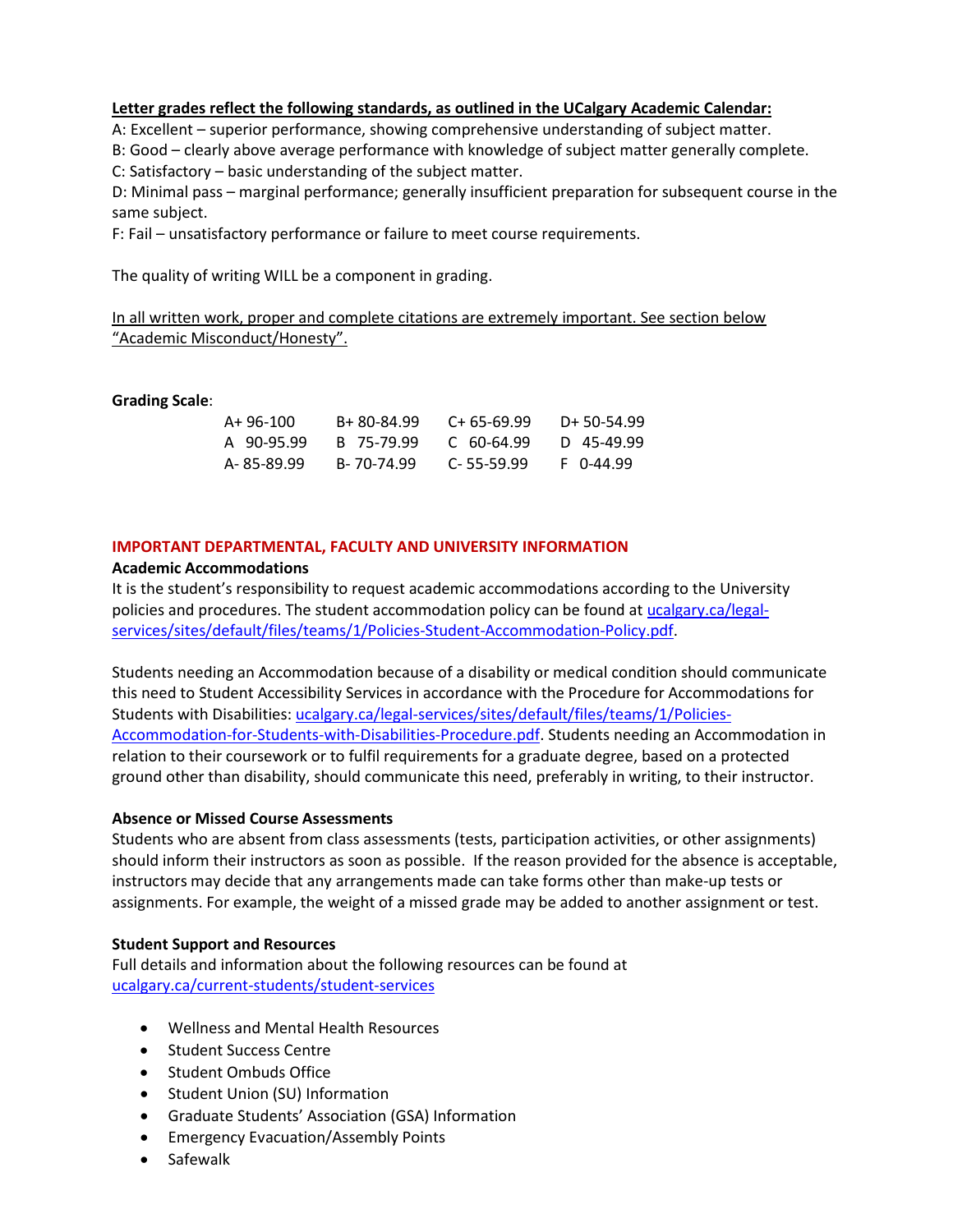# **Academic Advising**

If you are a student in the Faculty of Arts, you can speak to an academic advisor in the Arts Students' Centre about course planning, course selection, registration, program progression and more. Visit the Faculty of Arts website at <https://arts.ucalgary.ca/current-students/undergraduate/academic-advising> for contact details and information regarding common academic concerns.

For questions specific to the philosophy program, please visit arts.ucalgary.ca/philosophy. Further academic guidance is available by contacting Jeremy Fantl (Undergraduate Program Director [jfantl@ucalgary.ca\)](mailto:jfantl@ucalgary.ca) or David Dick (Honours Adviso[r dgdick@ucalgary.ca\)](mailto:dgdick@ucalgary.ca).

### **Writing Assessment and Support**

The assessment of all written assignments—and, to a lesser extent, written exam responses—is based in part on writing skills. This includes correctness (grammar, punctuation, sentence structure, etc.), as well as general clarity and organization. Research papers must include a thorough and accurate citation of sources. Students are also encouraged to use Writing Support Services for assistance. For more information, and other services offered by the Student Success Centre, please visit [ucalgary.ca/student](https://ucalgary.ca/student-services/student-success)[services/student-success.](https://ucalgary.ca/student-services/student-success)

# **Required Technology**

In order to successfully engage in their learning experiences at the University of Calgary, students taking online, remote, and blended courses are required to have reliable access to the following technology:

- A computer with a supported operating system, as well as the latest security, and malware updates;
- A current and updated web browser;
- Webcam (built-in or external);
- Microphone and speaker (built-in or external), or headset with microphone;
- Current antivirus and/or firewall software enabled;
- Broadband internet connection.

Most current laptops will have a built-in webcam, speaker and microphone.

# **Responsible Use of D2L**

Important information and communication about this course will be posted on D2L (Desire2Learn), UCalgary's online learning management system. Visit https://ucalgary.service-now.com/it for how-to information and technical assistance.

All users of D2L are bound by the guidelines on the responsible use of D2L posted here: [https://elearn.ucalgary.ca/commitment-to-the-responsible-use-of-d2l/.](https://elearn.ucalgary.ca/commitment-to-the-responsible-use-of-d2l/) The instructor may establish additional specific course policies for D2L, Zoom, and any other technologies used to support remote learning. Instructional materials, including audio or video recordings of lectures, may not be posted outside of the course D2L site. Students violating this policy are subject to discipline under the [University of Calgary's Non-Academic Misconduct policy.](https://www.ucalgary.ca/legal-services/sites/default/files/teams/1/Policies-Student-Non-Academic-Misconduct-Policy.pdf)

# **Media Recording**

Please refer to the following statement on media recording of students: [https://elearn.ucalgary.ca/wp](https://elearn.ucalgary.ca/wp-content/uploads/2020/05/Media-Recording-in-Learning-Environments-OSP_FINAL.pdf)[content/uploads/2020/05/Media-Recording-in-Learning-Environments-OSP\\_FINAL.pdf](https://elearn.ucalgary.ca/wp-content/uploads/2020/05/Media-Recording-in-Learning-Environments-OSP_FINAL.pdf)

# **Academic Misconduct/Honesty**

Cheating or plagiarism on any assignment or examination is as an extremely serious academic offense, the penalty for which will be an F on the assignment or an F in the course, and possibly a disciplinary sanction such as probation, suspension, or expulsion. For information on academic misconduct and its consequences, please see the University of Calgary Calendar at [ucalgary.ca/pubs/calendar/current/k.html.](https://ucalgary.ca/pubs/calendar/current/k.html)